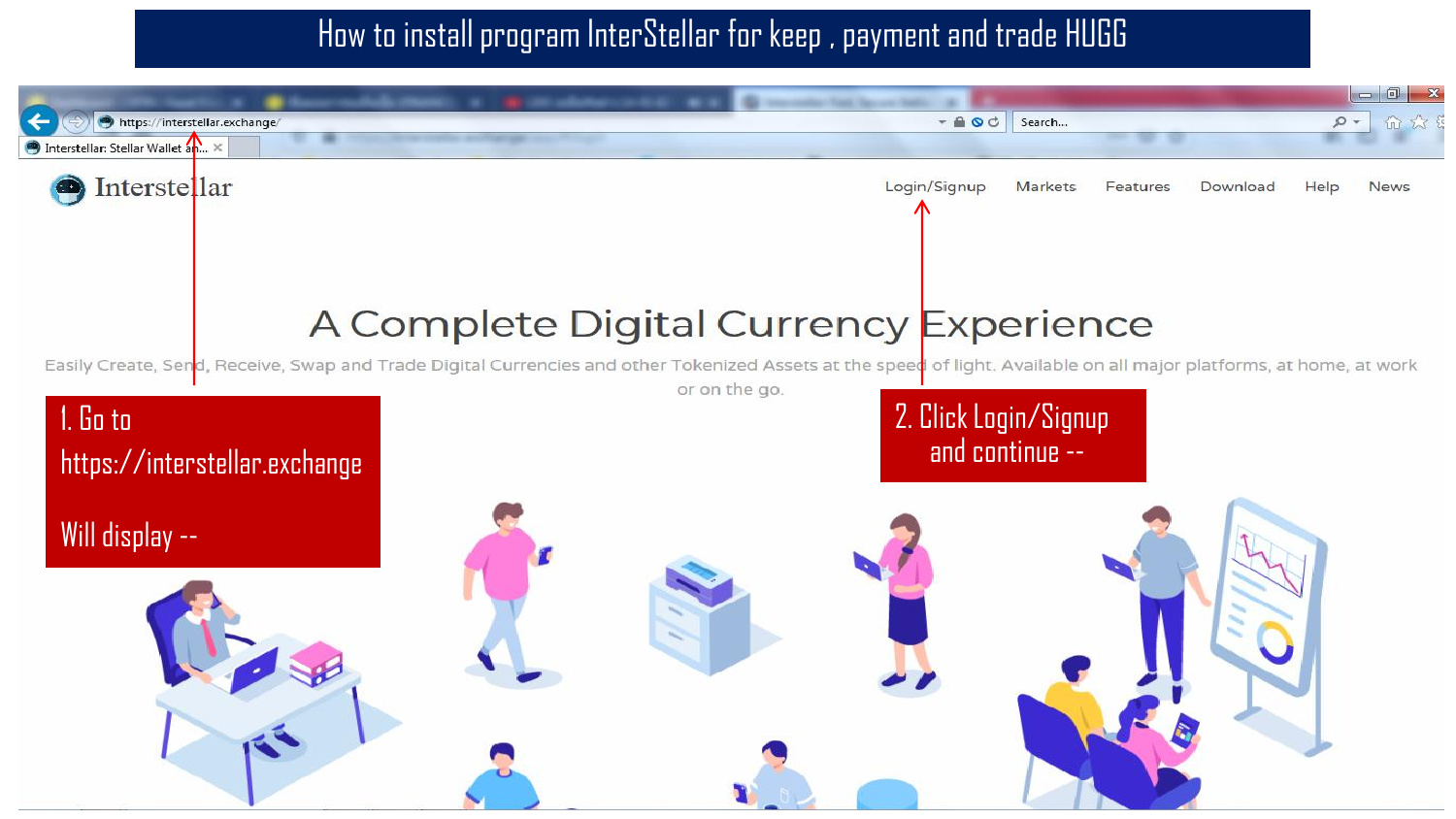https://interstellar.exchange/app/#/select-lang

<sup>2</sup> Interstellar: Fast, Secure Stel... ×

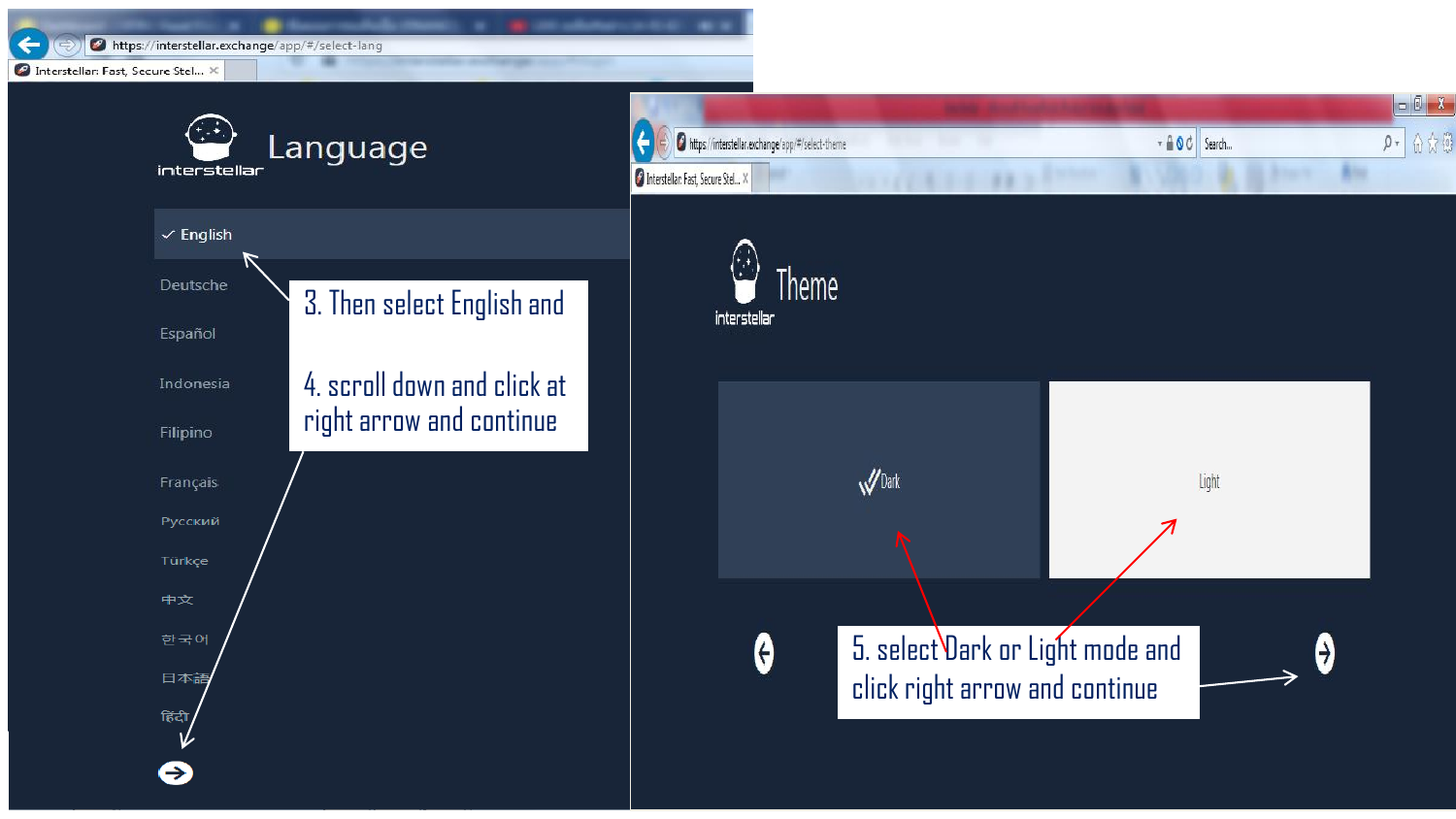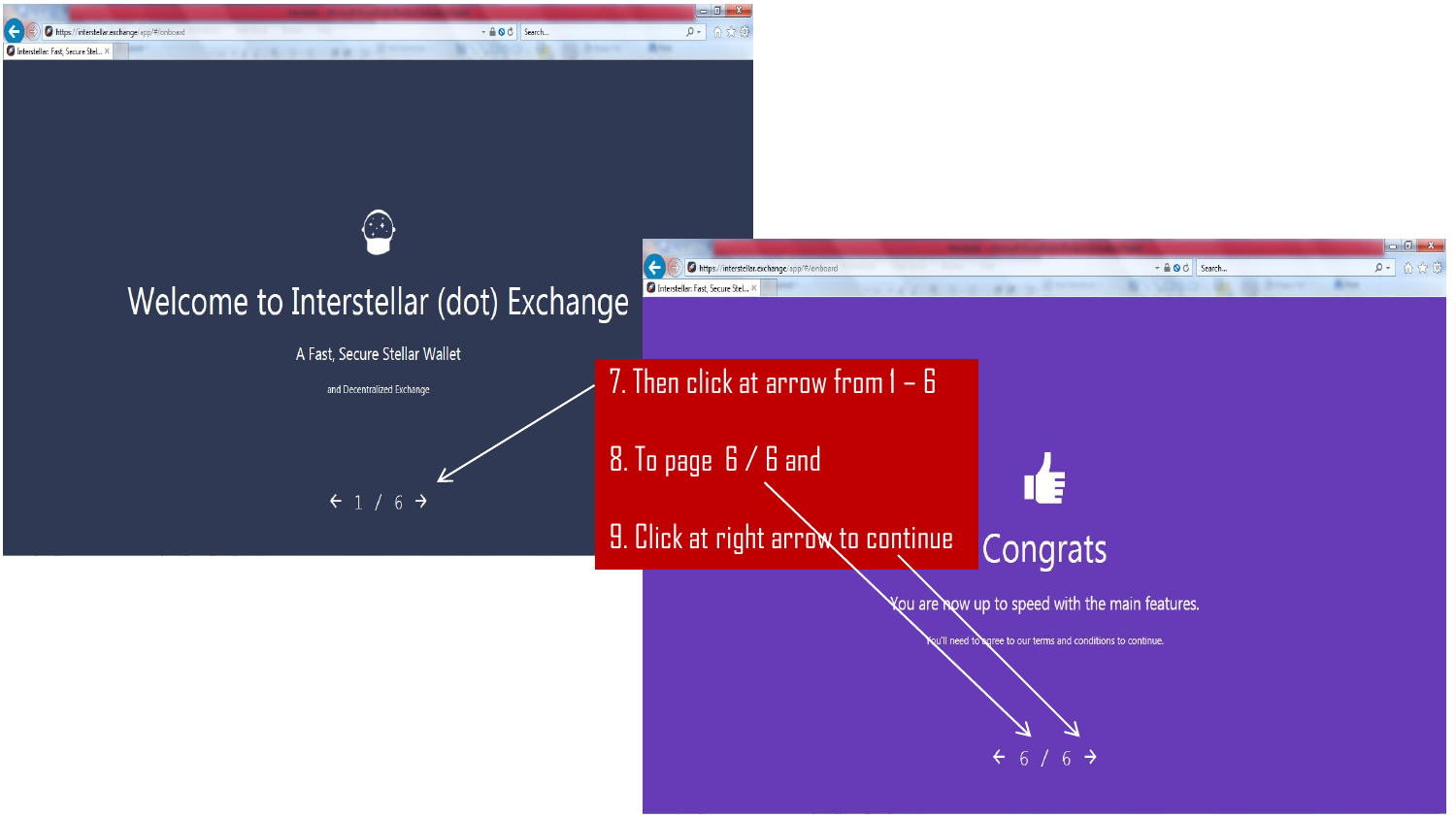$- A O C$ Search...

https://interstellar.exchange/app/#/home

#### 7 Interstellar: Fast, Secure Stel... >

11. New Password put the character with number up-to-you for the example Ww04042540 and 2 rows the same.

12. Click at square box  $\mathcal{A}$ nd

# 13. Then click at Login to continue



Français Italiano Português Русский Türkce 中文 한국어 日本語 हिंदी

Filipino

**EMTER ACCOUNT** 

## **New Session Password**

This wallet does NOT require any personal user information to sign up.

The app only requires a password to encrypt your sensitive data on this device.

Confirm Password



I have read and accepted the Terms and Conditions

Login

## 10. Then click at ENTER ACCOUNT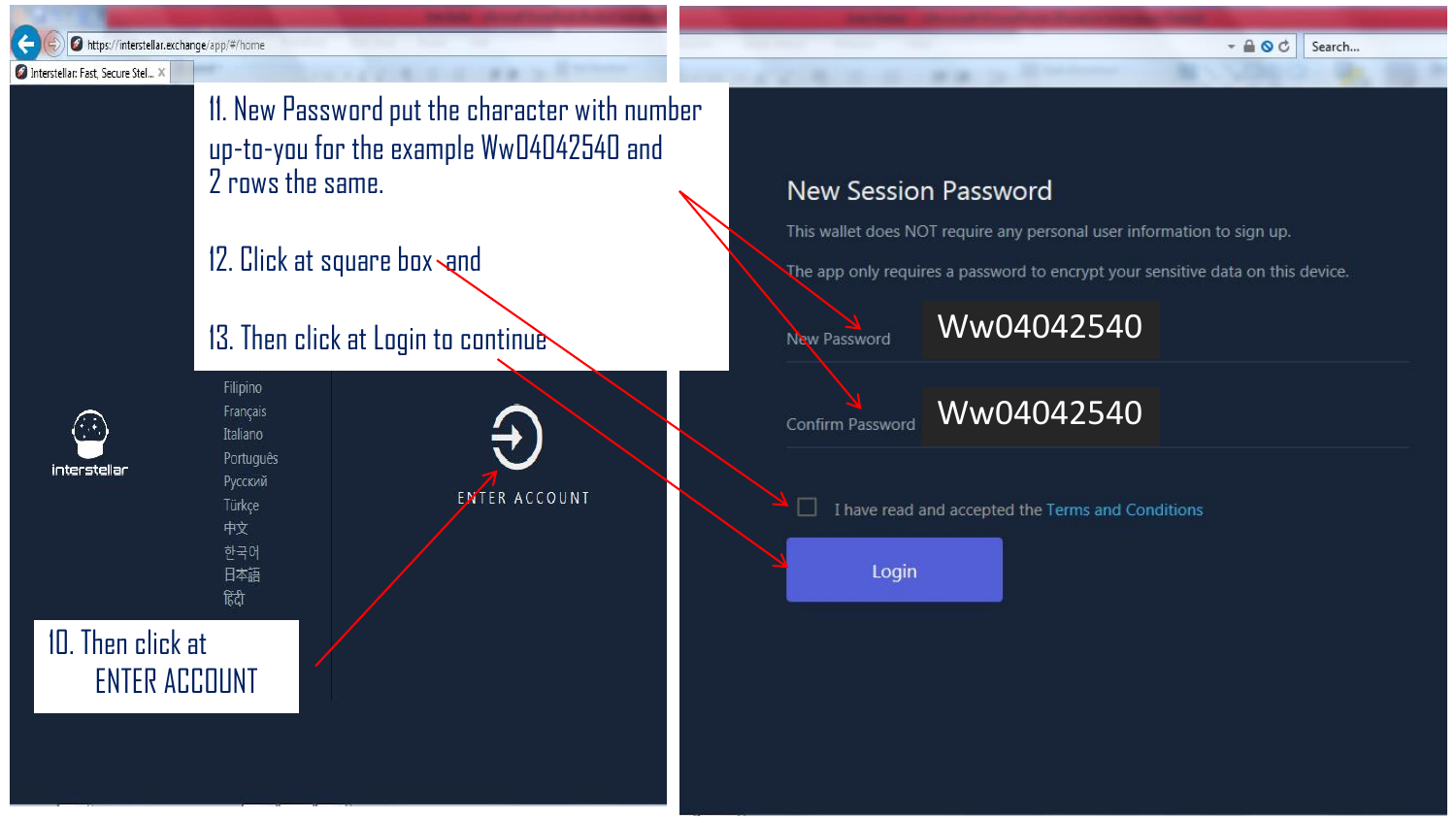#### ange/app/#/add\_account

### **New Wallet**



-

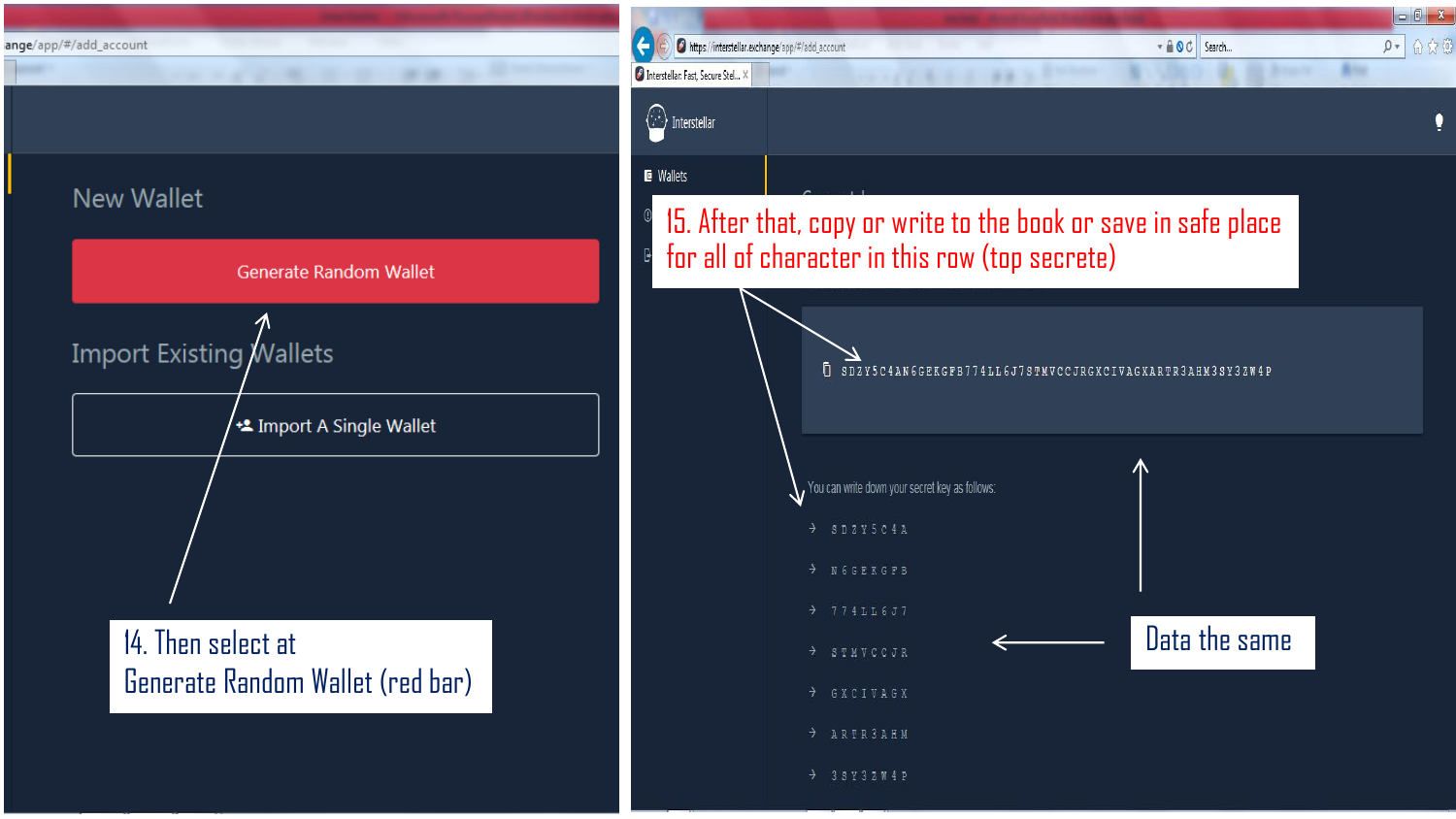| https://interstellar.exchange/app/#/add_account | $ \triangle$ $\circ$ $\circ$<br>价太德<br>$\sim$ Q<br>Search                                                                                 |
|-------------------------------------------------|-------------------------------------------------------------------------------------------------------------------------------------------|
| 2 Interstellar: Fast, Secure Stel X             |                                                                                                                                           |
| Interstellar                                    |                                                                                                                                           |
| <b>E</b> Wallets                                | UALIVHUA                                                                                                                                  |
| <b>1</b> About                                  | ARTR 3 AHM<br>$\rightarrow$                                                                                                               |
| $\mathbf{B}$ Logout                             | 3 S Y 3 Z W 4 P<br>→                                                                                                                      |
|                                                 |                                                                                                                                           |
|                                                 | <b>VERY IMPORTANT!</b>                                                                                                                    |
|                                                 | 16. Select 3 marks and<br>Never EVER share your secret key with anyone                                                                    |
|                                                 | Random scam websites will trick you with airdr                                                                                            |
|                                                 | 17. Then click at GO TO ACCOUNT to continue<br>You are the only one responsible for storing you                                           |
|                                                 |                                                                                                                                           |
|                                                 | I under rand mat if I lose this secret key, I will lose access to any crypto tokens held in the wallet address linked to this Secret Key. |
|                                                 | upderstand that I should not share this Secret Key with anyone else.                                                                      |
|                                                 |                                                                                                                                           |
|                                                 | I have written down or copied this Secret Key and saved in a secure location. (Click on the Secret Key above to copy to your clipboard)   |
|                                                 | <b>GO TO ACCOUNT</b>                                                                                                                      |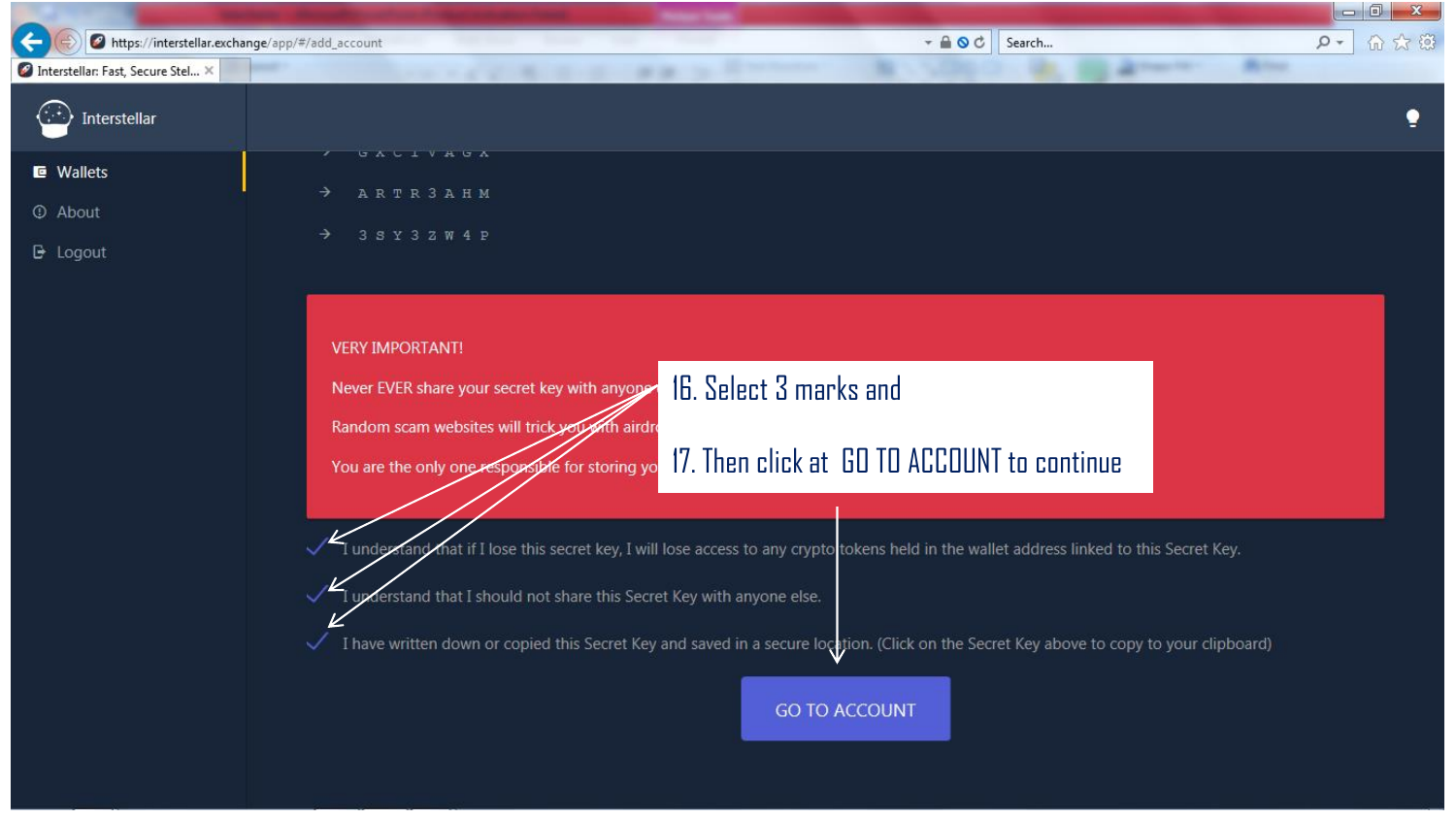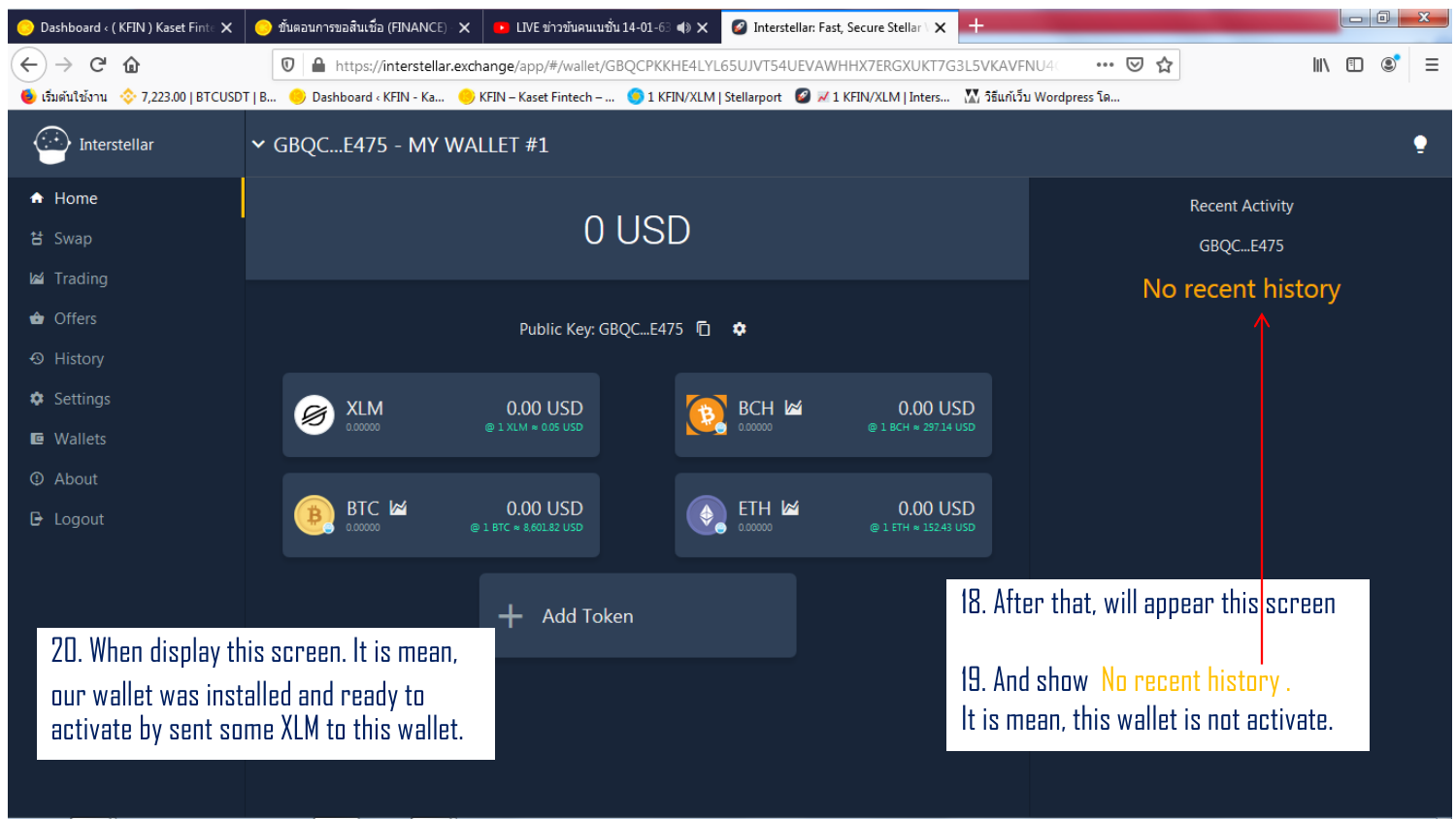